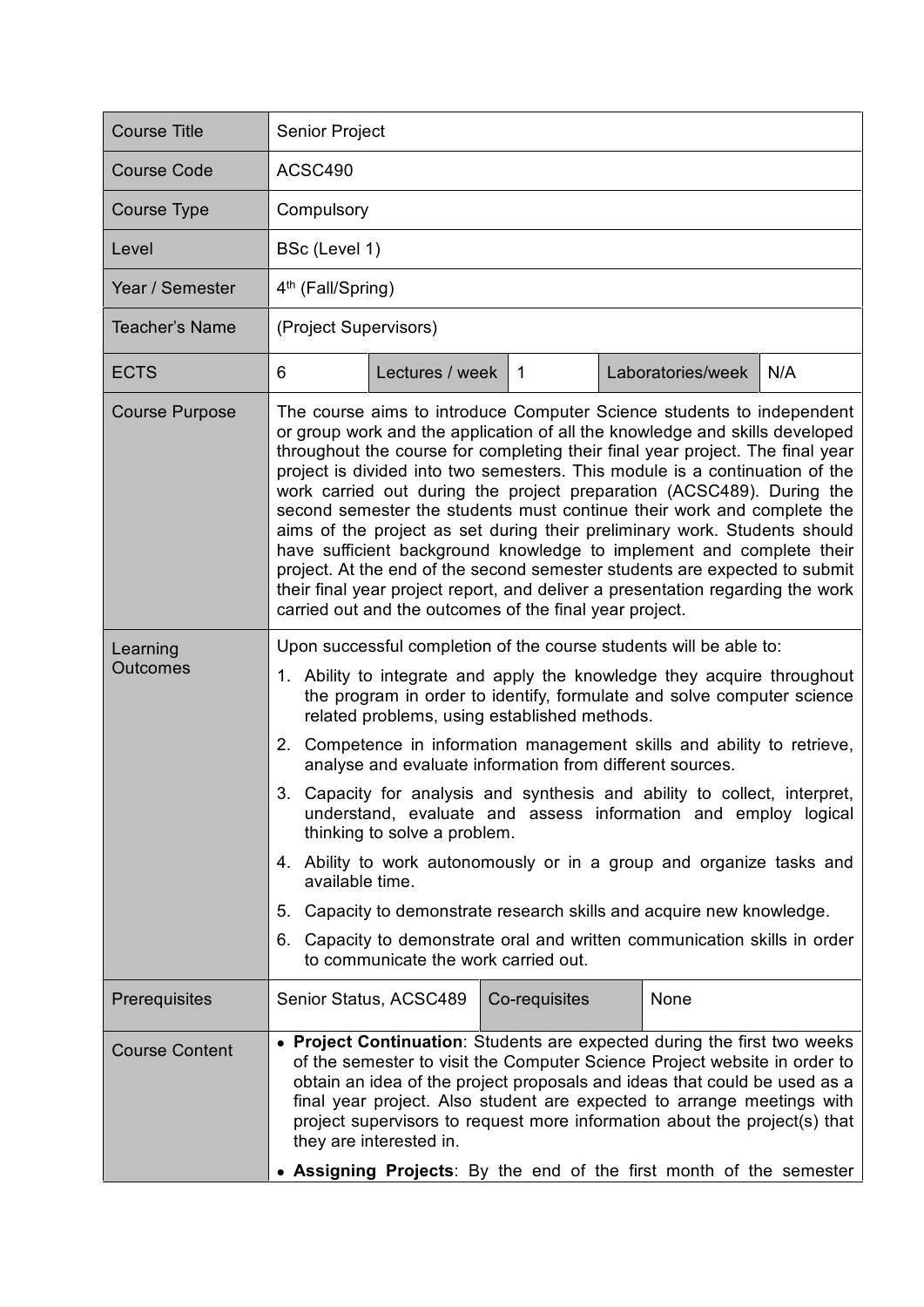|                         | (October for Fall semester, February for Spring semester) students are<br>expected to select a project and select a project supervisor. The project<br>description and aims are uploaded on the project website and project<br>supervisors register students using the online system.                                                                                                                                                                                                                                                                                                                                                                                                                                                                                                           |
|-------------------------|-------------------------------------------------------------------------------------------------------------------------------------------------------------------------------------------------------------------------------------------------------------------------------------------------------------------------------------------------------------------------------------------------------------------------------------------------------------------------------------------------------------------------------------------------------------------------------------------------------------------------------------------------------------------------------------------------------------------------------------------------------------------------------------------------|
|                         | • Responsibilities: During the following two weeks after a project has<br>been selected, students should prepare a timetable and plan their time<br>accordingly having in mind that their time must be organised between<br>courses and the final year project. Having previously discussed the<br>project objectives with their project supervisor, students should develop a<br>Gantt chart with firm deadlines with the aims and milestones of the<br>project.                                                                                                                                                                                                                                                                                                                               |
|                         | • Project Scheduling: Within the next month (November for Fall<br>semester, March for Spring semester) students should research and<br>submit to their project supervisor a literature review of the project, which<br>is going to be included in the preliminary report, and later on in their final<br>year project report.                                                                                                                                                                                                                                                                                                                                                                                                                                                                   |
|                         | • Deadlines: One week before the end of the semester students are<br>expected to submit their preliminary report to their project supervisor. By<br>the end of the semester students should be able to demonstrate<br>knowledge and understanding of the project specifications and<br>objectives. Furthermore students should be able to know which tools<br>and/or programming languages should be used and be able to justify<br>why they have been selected. Also students should be able to know<br>what is expected to be developed during their final year project. In their<br>preliminary report students are expected to address the above issues.<br>The style and the content of the report should be discussed with project<br>supervisors, based on the Departmental Style Guide. |
|                         | • Deliverables: Finally students are expected to prepare a brief<br>presentation for their project and the work carried out so far. In their<br>presentation students should be able to demonstrate and address all the<br>above issues regarding their final year project. The project presentations<br>are taking place one week after the end of the semester exams.                                                                                                                                                                                                                                                                                                                                                                                                                         |
| Teaching<br>Methodology | Contact time with project supervisor: Once per week, accordingly. Contact<br>time with other members of the faculty (for guidelines/help):<br>By<br>appointment.                                                                                                                                                                                                                                                                                                                                                                                                                                                                                                                                                                                                                                |
|                         | Project work is supplemented with a one period per week contact time with<br>the project coordinator or with project supervisors to ensure that students<br>have followed through the procedure of undertaking a project. Moreover,<br>during contact time students obtain useful information on project planning,<br>finding, accessing and evaluating resources, and most importantly<br>structuring the work carried out for the project in a manuscript (preliminary<br>report) and preparing an oral presentation                                                                                                                                                                                                                                                                          |
| <b>Bibliography</b>     | Textbooks:                                                                                                                                                                                                                                                                                                                                                                                                                                                                                                                                                                                                                                                                                                                                                                                      |
|                         | Students are expected to reference a number of books relevant to their<br>٠<br>project work.                                                                                                                                                                                                                                                                                                                                                                                                                                                                                                                                                                                                                                                                                                    |
|                         | References:                                                                                                                                                                                                                                                                                                                                                                                                                                                                                                                                                                                                                                                                                                                                                                                     |
|                         | Students are expected to reference a number of books, periodicals and<br>$\bullet$<br>other referenced material relevant to their project work                                                                                                                                                                                                                                                                                                                                                                                                                                                                                                                                                                                                                                                  |